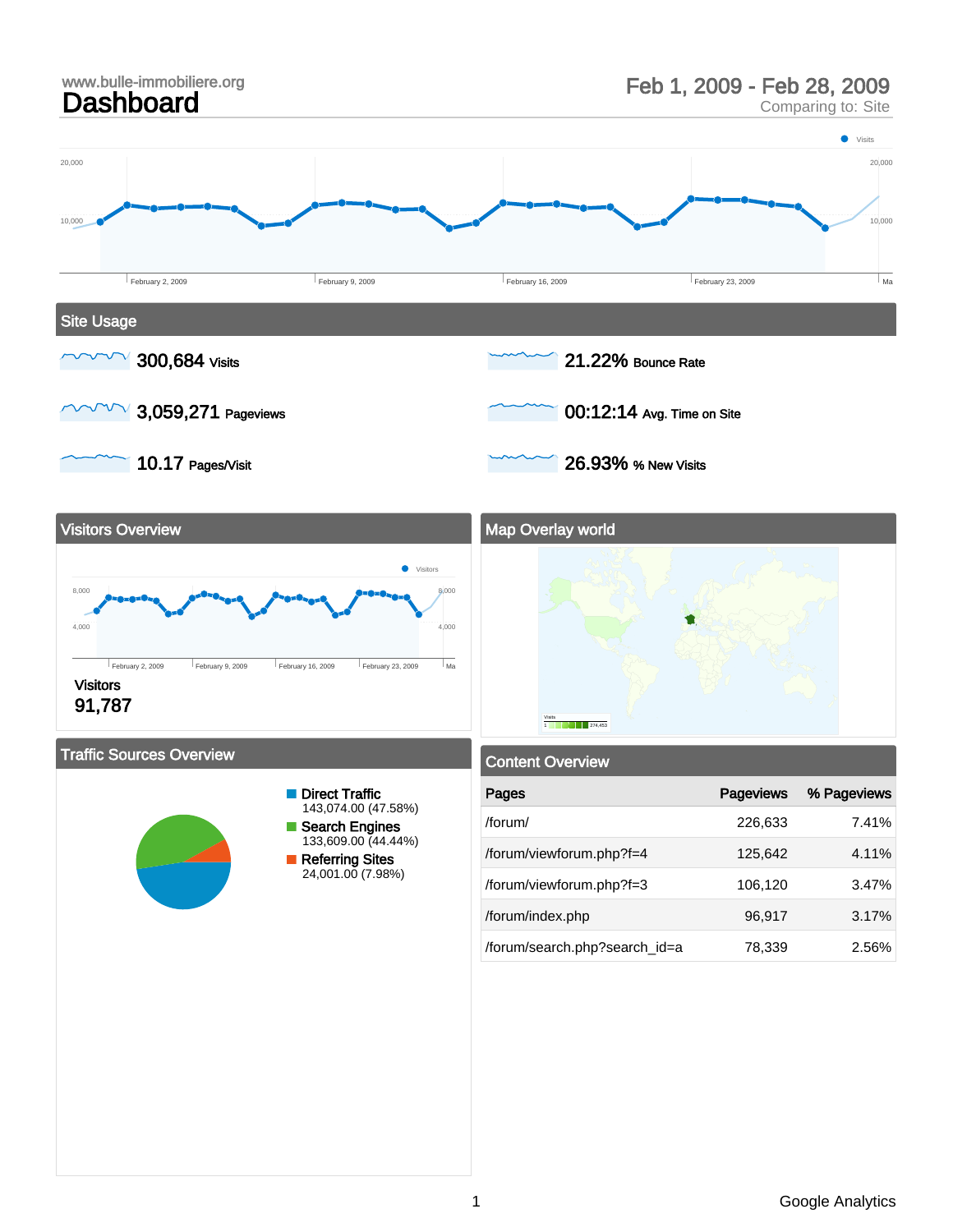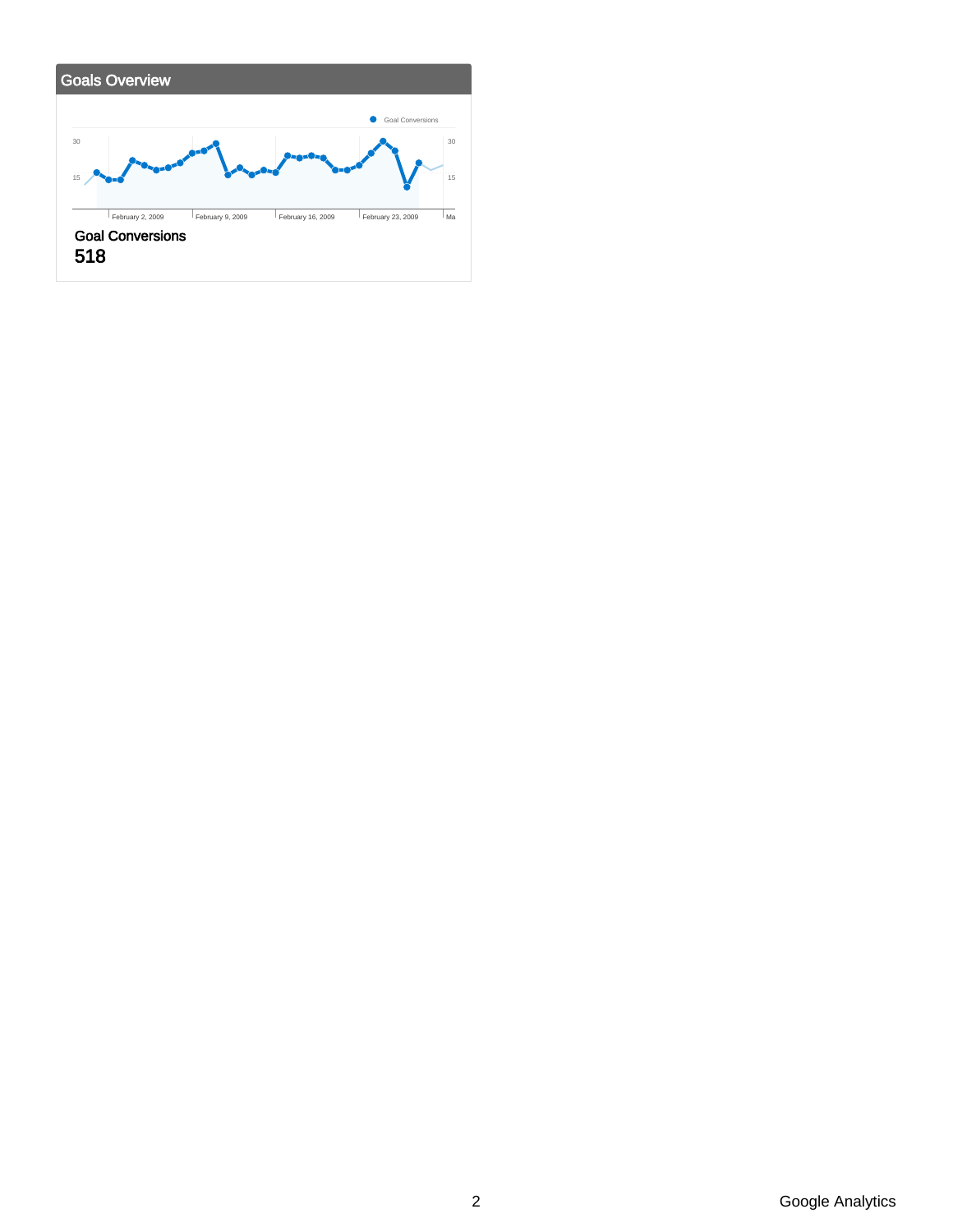

26.93% New Visits

### Technical Profile

| <b>Browser</b>    | <b>Visits</b> | % visits | <b>Connection Speed</b> | <b>Visits</b> | % visits |
|-------------------|---------------|----------|-------------------------|---------------|----------|
| Firefox           | 150,571       | 50.08%   | <b>DSL</b>              | 194,571       | 64.71%   |
| Internet Explorer | 123,459       | 41.06%   | <b>Unknown</b>          | 67,275        | 22.37%   |
| Safari            | 12,032        | 4.00%    | Τ1                      | 18,720        | 6.23%    |
| Chrome            | 6,284         | 2.09%    | Cable                   | 11,598        | 3.86%    |
| Opera             | 3,497         | 1.16%    | Dialup                  | 6,390         | 2.13%    |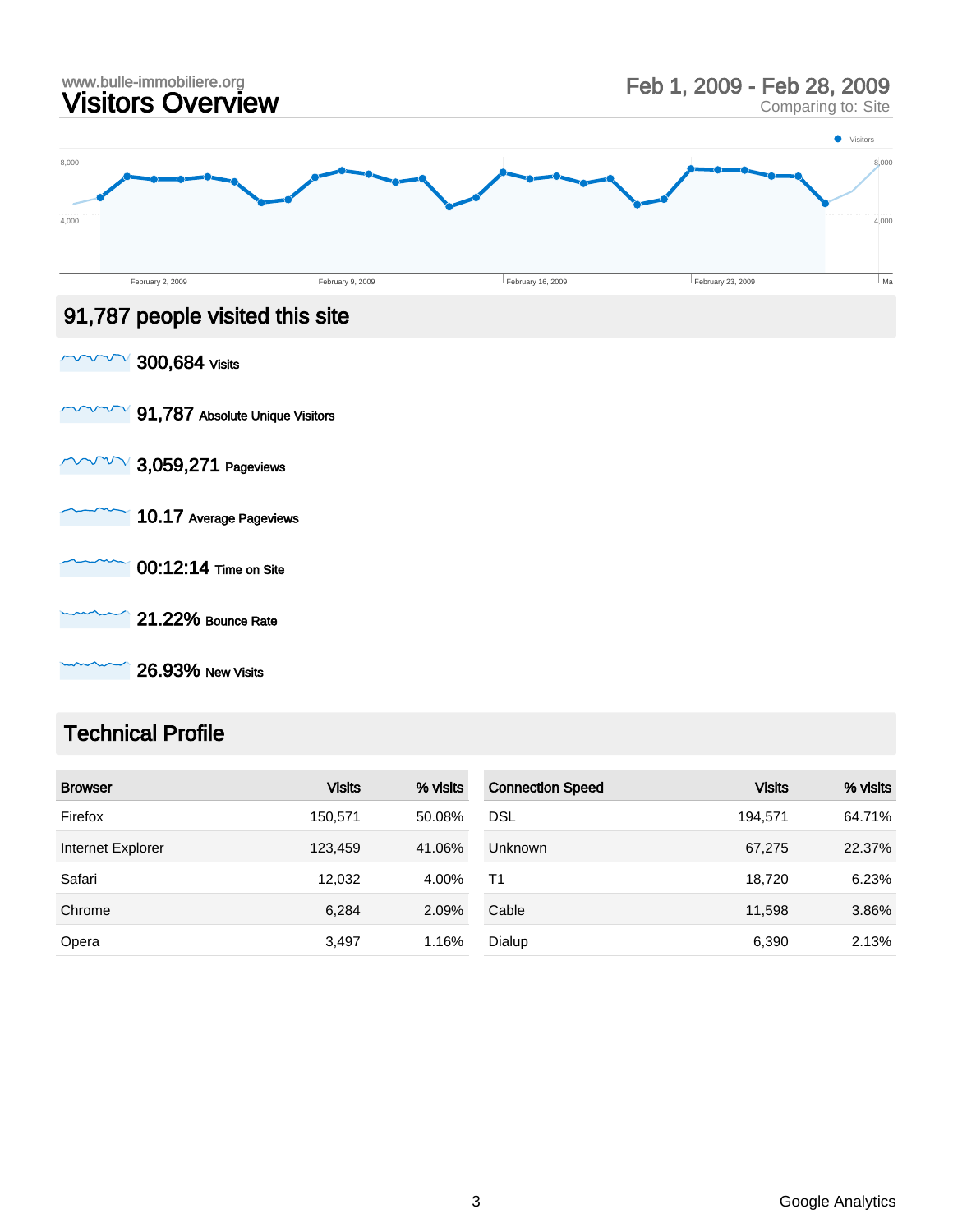



7.98% Referring Sites  $\checkmark$ 



 $\vee$  44.44% Search Engines

## Top Traffic Sources

| <b>Sources</b>                   | <b>Visits</b> | % visits | Keywords                | <b>Visits</b> | % visits |
|----------------------------------|---------------|----------|-------------------------|---------------|----------|
| (direct) ((none))                | 143.074       | 47.58%   | bulle immobiliere       | 30.614        | 22.91%   |
| google (organic)                 | 127.166       | 42.29%   | bulle immo              | 18.641        | 13.95%   |
| yahoo (organic)                  | 4.007         | 1.33%    | bulle immobilière       | 5.548         | 4.15%    |
| bulle-immobiliere.net (referral) | 3,113         | 1.04%    | bulle immobiliere forum | 5,236         | 3.92%    |
| forum.bulle-immobiliere.org      | 2,492         | 0.83%    | bulle                   | 2,895         | 2.17%    |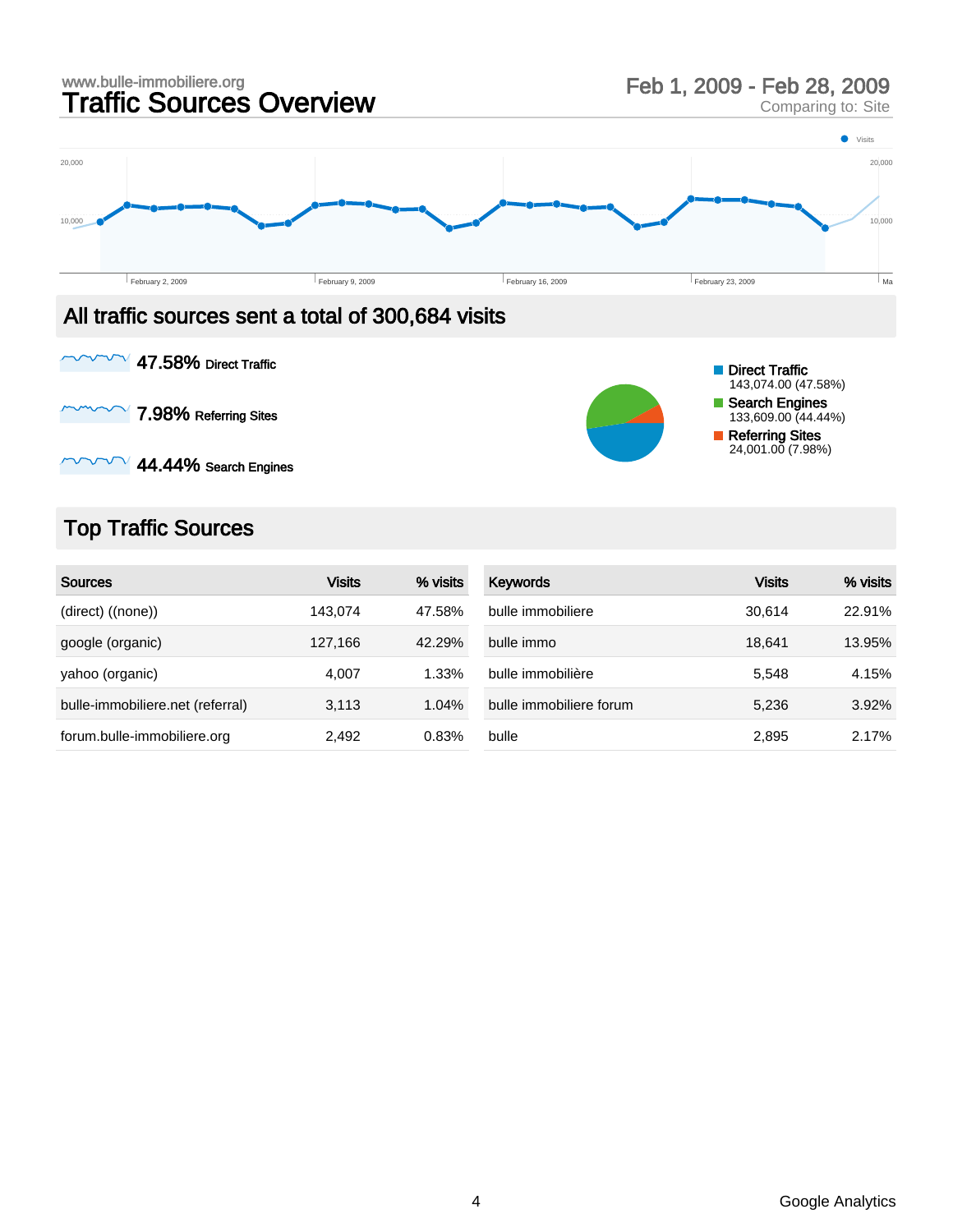

518 conversions, Goal 1: Enregistrement sur le forum V

### Goal Performance

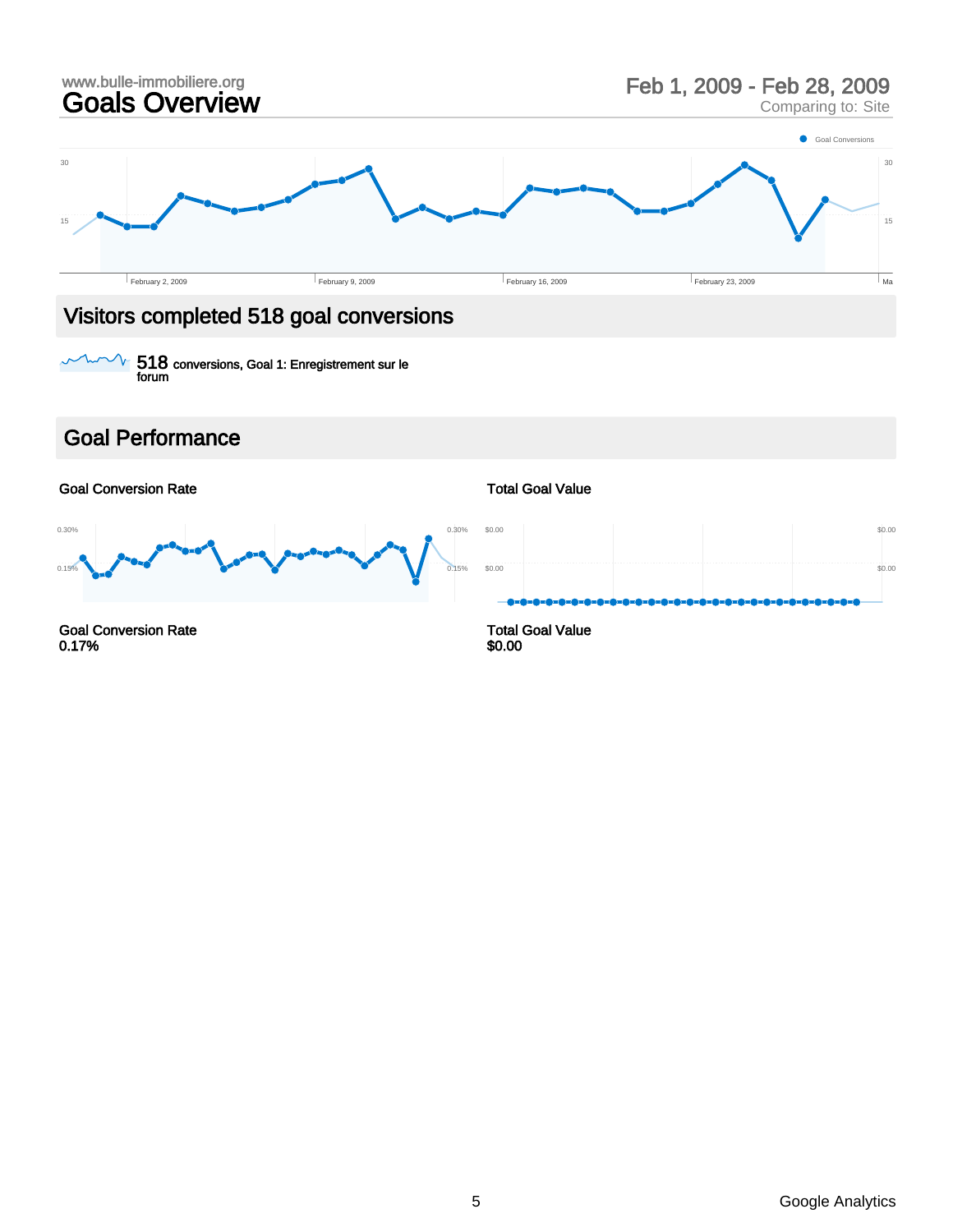## www.bulle-immobiliere.org<br>**Map Overlay** www.bulle-immobiliere.org<br> **Map Overlay** Comparing to: Site<br>
Comparing to: Site



# 300,684 visits came from 126 countries/territories

Site Usage

| <b>Visits</b><br>300,684<br>% of Site Total:<br>100.00% | Pages/Visit<br>10.17<br>Site Avg:<br>10.17 (0.00%) | Avg. Time on Site<br>00:12:14<br>Site Avg:<br>00:12:14 (0.00%) |             | % New Visits<br>27.04%<br>Site Avg:<br>26.93% (0.41%) | Site Avg:    | <b>Bounce Rate</b><br>21.22%<br>21.22% (0.00%) |  |
|---------------------------------------------------------|----------------------------------------------------|----------------------------------------------------------------|-------------|-------------------------------------------------------|--------------|------------------------------------------------|--|
| Country/Territory                                       |                                                    | <b>Visits</b>                                                  | Pages/Visit | Avg. Time on<br><b>Site</b>                           | % New Visits | <b>Bounce Rate</b>                             |  |
| France                                                  |                                                    | 274,453                                                        | 10.29       | 00:12:22                                              | 26.73%       | 20.65%                                         |  |
| Belgium                                                 |                                                    | 3,352                                                          | 9.80        | 00:11:32                                              | 27.09%       | 22.82%                                         |  |
| United Kingdom                                          |                                                    | 3,310                                                          | 8.97        | 00:10:46                                              | 15.35%       | 18.85%                                         |  |
| <b>United States</b>                                    |                                                    | 3,182                                                          | 6.34        | 00:07:36                                              | 50.09%       | 48.05%                                         |  |
| Germany                                                 |                                                    | 2,729                                                          | 8.87        | 00:11:34                                              | 13.59%       | 15.61%                                         |  |
| Switzerland                                             |                                                    | 2,245                                                          | 10.15       | 00:12:11                                              | 32.43%       | 19.60%                                         |  |
| Luxembourg                                              |                                                    | 1,489                                                          | 12.55       | 00:12:16                                              | 11.75%       | 12.63%                                         |  |
| Thailand                                                |                                                    | 1,376                                                          | 3.33        | 00:03:55                                              | 85.54%       | 84.38%                                         |  |
| Canada                                                  |                                                    | 1,081                                                          | 7.53        | 00:06:41                                              | 53.01%       | 37.65%                                         |  |
| Italy                                                   |                                                    | 739                                                            | 18.36       | 00:18:55                                              | 9.88%        | 12.18%                                         |  |